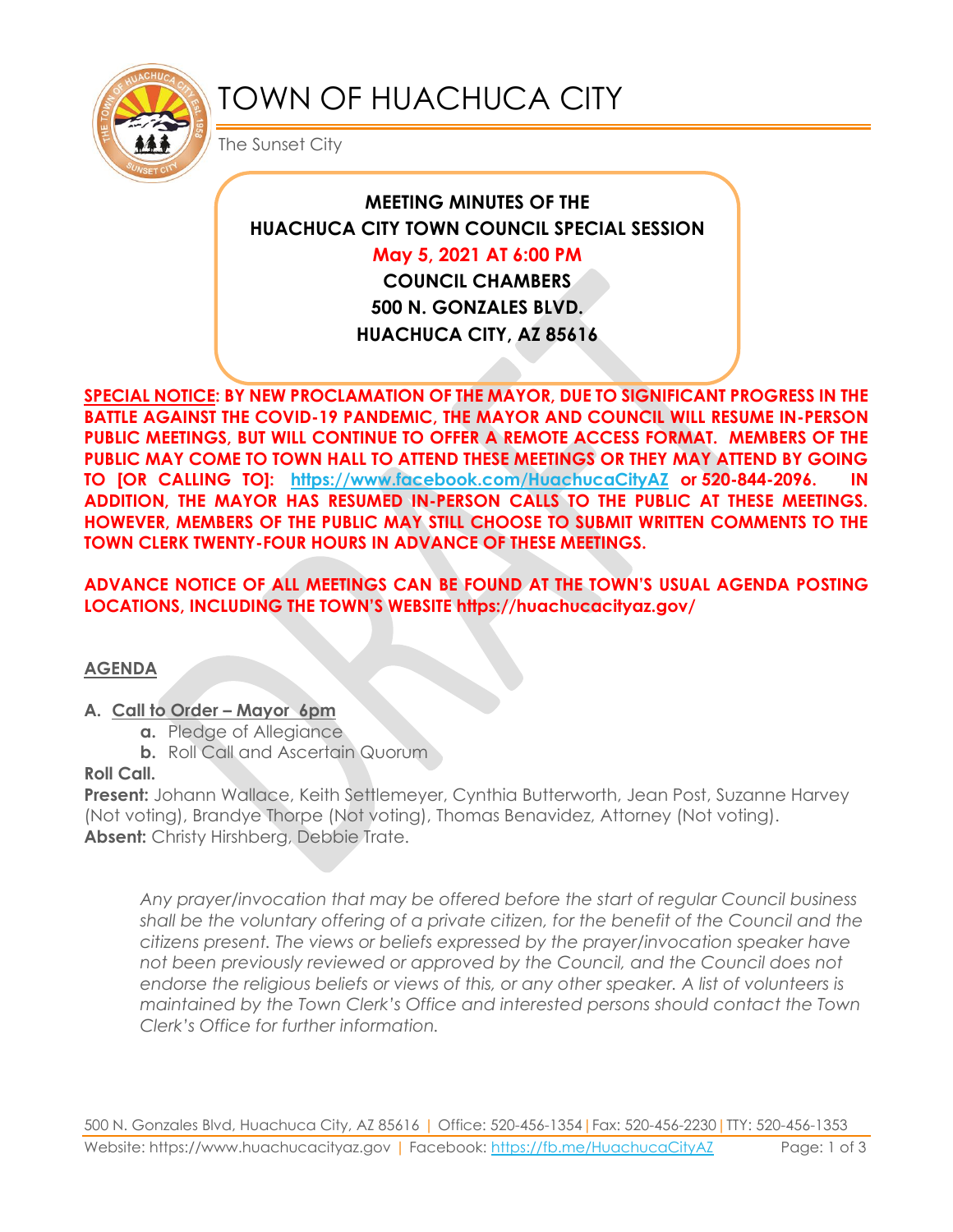#### B. **Call to the Public – Mayor**

*A.R.S. 38-431.01 states the Public Body may make an open call to the public during a public meeting, subject to reasonable time, place and manner restrictions, to allow individuals to address the public body on any issue within the jurisdiction of the Public Body. At the conclusion of an open call to the public, individual members of the Public Body may respond to criticism made by those who have addressed the Public Body, may ask staff to review a matter or may ask that a matter be put on a future agenda. However, members of the Public Body shall not discuss or take legal action on matters raised during an open call to the public unless the matters are properly noticed for discussion and legal action.*

#### **C. New Business Before Council - Mayor**

*Public comment will be taken at the beginning of each agenda item, after the subject has been announced by the Mayor and explained by staff. Any citizen, who wishes, may speak one time for five minutes on each agenda item before or after Council discussion. Questions from Council Members, however, may be directed to staff or a member of the public through the Mayor at any time.* 

**C.1 Discussion and/or Action on the Vacant Council Seat [Mayor Wallace]:** The Council might interview applicants and vote to fill the vacant seat, and/or the Council might direct staff to engage in further recruitment efforts.

**Motion:** Item C.1, **Action:** Open for Discussion and/or Action, **Moved by** Johann Wallace, **Seconded by** Cynthia Butterworth.

Mayor Wallace advises that since there is only one candidate so far, he would like to extend the process for another 30 days, in hopes of having a larger applicant pool.

**Motion:** Engage in further recruitment, **Action:** Direct Staff, **Moved by** Keith Settlemeyer, **Seconded by** Johann Wallace. Motion passed unanimously.

**D. Adjournment Motion: 6:02 pm, Action: Adjourn, Moved by Johann Wallace, Seconded by Cynthia Butterworth. Motion passed unanimously.**

Approved by Mayor Johann R. Wallace on May 13, 2021.

Mr. Johann R. Wallace Mayor

\_\_\_\_\_\_\_\_\_\_\_\_\_\_\_\_\_\_\_\_\_\_\_\_\_\_\_\_\_\_\_\_\_\_\_\_